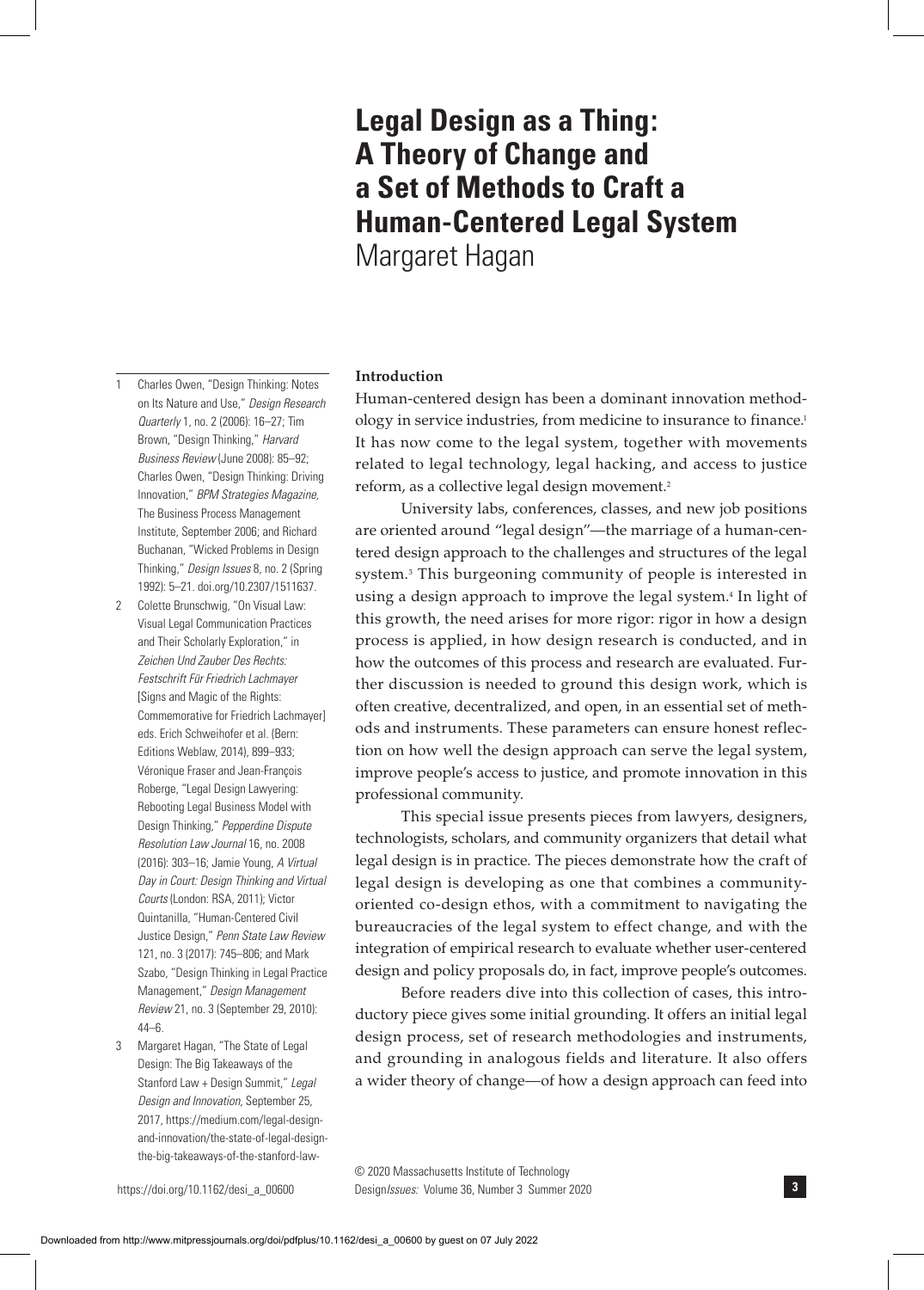improved legal services, policy-making, and civic interactions between people and government. This initial vision of a rigorous design and research methodology for the legal system is a first version; researchers and practitioners can refine it as they learn the best methods to use in specific legal contexts. As an initial architecture, it aims to open a conversation around rigorous humancentered experiments to improve the legal system. It also seeks to engender a willingness among those working on design, technology, and innovation in law to hold themselves accountable with a commitment to strong research and evaluation standards.

## **A Design Approach to Legal System Innovation**

Legal design is a nascent movement to make the legal system work better for people.<sup>5</sup> It has been developed out of work in human-centered and visual design, civic technology, and participatory policy-making. It brings a lawyerly focus on abstract complexities (e.g., what rights we have, what risks we face, what rules constrain us) with a designerly focus on lived experience (how we do things, how things look and feel to us, how things serve us). Both the lawyerly focus and designerly focus share a core similarity: to strategically improve people's outcomes in a system, to solve complex problems, to be in service.

 Legal design seeks the improvement of the legal system on multiple fronts: It wants to make the system more accessible to lay people who must use it to resolve problems with money, housing, and family; it has in view corporate professionals who use the system to contract, litigate, and conduct business; and it serves policy-makers and government officials who use the system to set standards, hold powerful interests accountable, and enforce compliance based on rights and obligations.

The purpose of legal design is to develop a human-centered, participatory approach to reforming the legal system—one that recognizes the importance of new technology but that does not privilege it as the main way to innovate. The approach weaves together design of documents, products, services, spaces, policies, and laws to make systemic changes that still pay close attention to front-line realities. It recognizes the value of having interdisciplinary, inclusive groups build and test new improvements to the system. Legal design draws on the creative exploration and making of design work, along with the systems thinking and analysis of legal work.

The wider theory of change for a design-driven approach to law is that cascading layers of efforts are needed for transformative impact. The entry points could be diverse and multi-channel. For example, one flow could look as follows:

- 4 See the Legal Design Alliance at https:// www.legaldesignalliance.org/ (accessed February 20, 2020).
- 5 Legal Design Alliance (website), "The Legal Design Manifesto," 2018, https:// www.legaldesignalliance.org/.

design-summit-ee363b5bf109; and Nora Al Haider, "The Legal Design Summit Recap: Uncharted Territory," *Legal Design and Innovation,* January 1, 2018, https:// medium.com/legal-design-and-innovation/the-legal-design-summit-recapuncharted-territory-77d8795315cc.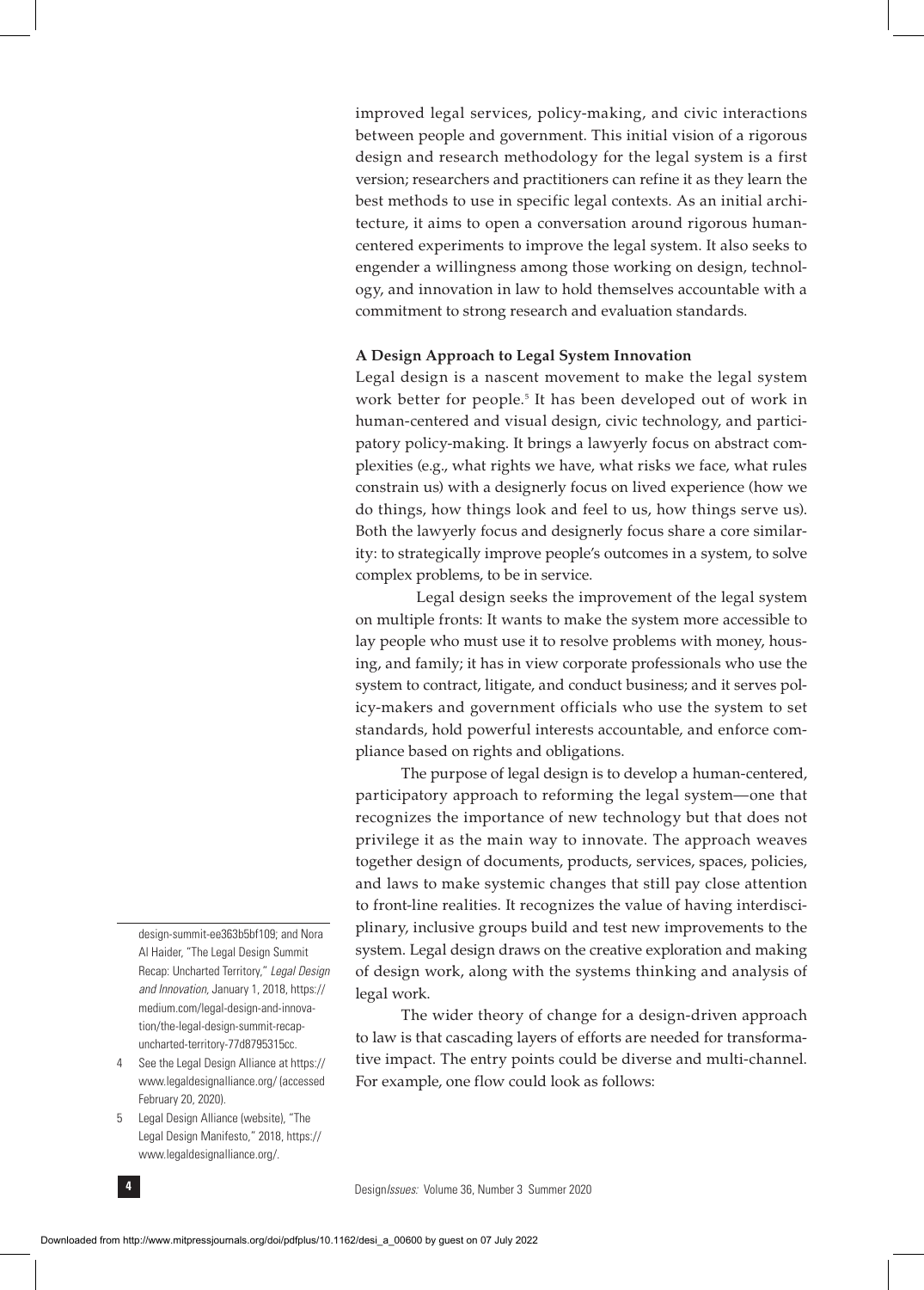- 1. *Broader, participatory network.* A diverse group of professionals (beyond lawyers) and the public are involved in discussions and design of how to reform the legal system, through design events.
- 2. *Human-centered research of needs and opportunities.* This interdisciplinary, participatory network can conduct research into what people's needs and opportunities are regarding the legal system. This research might consider justiciable events, experiential and process problems, and usability breakdowns. It also involves legal mapping, to understand the rules, policies, and legislation that define the current system and that might be levers for future interventions.
- 3. *Exploratory designs.* The research defines an agenda regarding new products, services, and policies that can make the legal system work better for people. Groups in university labs, public institutions, foundations, small companies, and large existing legal and professional services companies develop and test-run these new improvements, using the research to guide them. This step involves exploratory design and research. Often in legal design, these test runs mix the introduction of new frontline programs (e.g., communications, products, technology, services, and spaces) with reform of backend structures (e.g., rules, laws, regulatory structures, norms, and policies).
- 4. *Field pilots and evaluation.* The new interventions and policies that test well in the exploratory stage are then refined sufficiently to be piloted in the field. People's experiences and outcomes are evaluated to determine whether they increase both the level and quality of justice and the efficiency and usability of the system. Outcomes might include people's ability to resolve issues promptly, fully, and collaboratively. They also might relate to people's ability to comprehend and act in the legal system.
- 5. *Scale and replication.* The piloted interventions and policies that are shown through observational and controlled trials to have positive outcome are then scaled and replicated and established as the new standard for how the legal system should operate.
- 6. *Long-term evaluation.* In a longer timeframe, the implementations can be evaluated for larger, downstream implications. Studies can determine whether they improve rule of law, alleviate poverty, improve quality of life, improve the economy, and improve people's relationships with the justice system and with government more widely.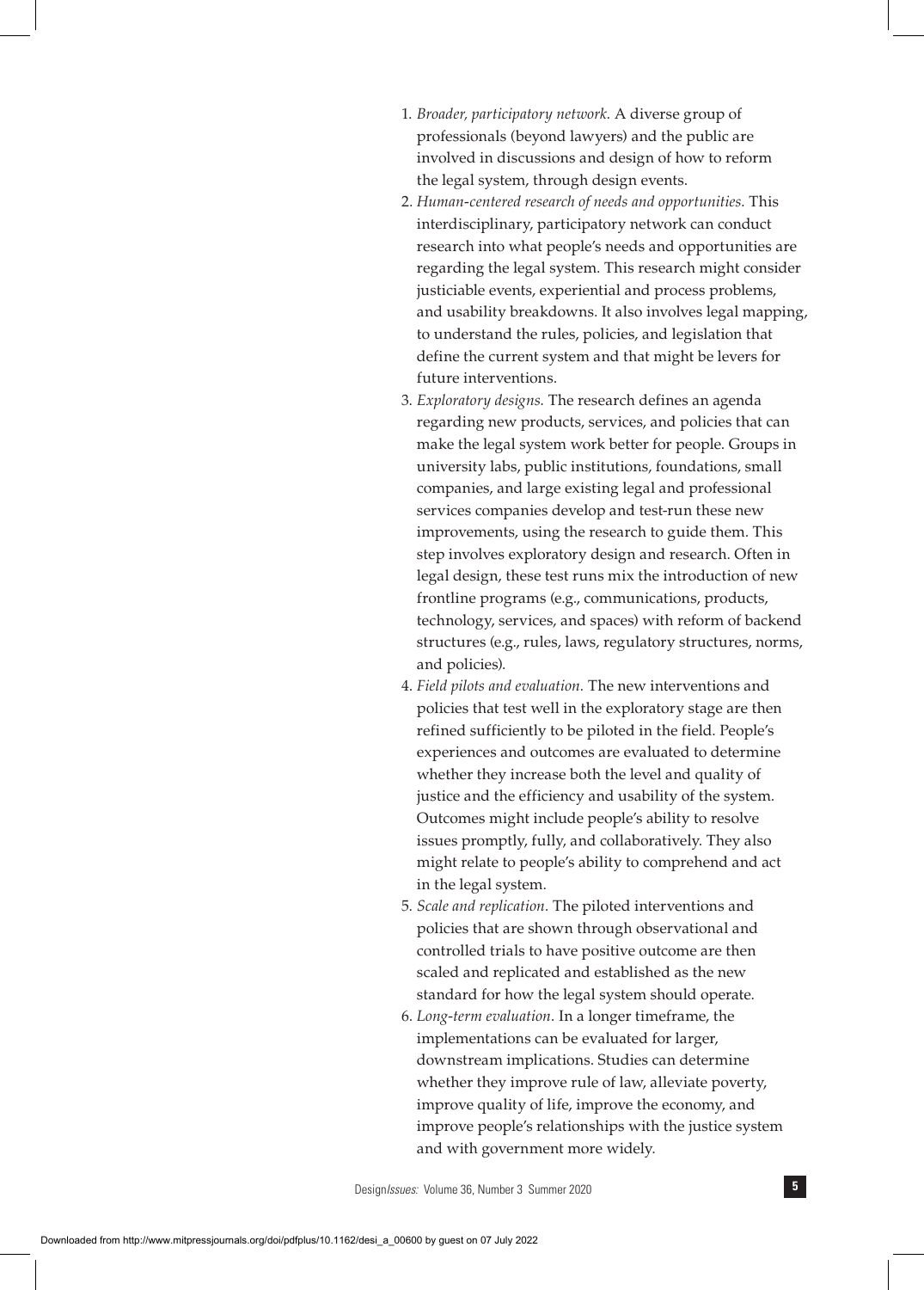This vision of legal design serves to launch new policy reforms, technology interventions, and service and visual design initiatives that can improve the legal system. Users of legal design approach should have a commitment to a participatory public involvement; dedicated focus on people's experiences and outcomes; experimentation with technology, services, visuals, and policy design; and gradual refinement of new solutions that pair creative innovation theory with evidence-based policymaking. In addition to laying out potential effects and outcomes of legal design, this theory of change provides the base architecture for methods that can be used to produce them. Each phase of legal design work entails different sets of methodologies to do rigorous, rich work. The next sections go through each phase to discuss specific methods.

### **Methods for Legal Design Work**

The heart of legal design is the human-centered design process, which involves a basic sequence of design work.<sup>6</sup> It begins with a phase of seeking to understand a challenge area (or possible areas for reform) through interviews, ethnography, observations, data gathering, and exploratory workshops. The process then moves toward synthesizing specific user personas, needs statements, requirements lists, and design briefs. Brainstorming, speculative designs, collaborative co-design, and early rough prototyping follow to begin trying out new ways to resolve the defined challenge. This expansive creativity then gradually moves toward specific prototypes, which are tested for usability, experience, and feasibility. Prototypes are gradually refined toward pilots through testing and co-design, which leads toward pilots and scaled implementations.

Although the human-centered design process has grown in prominence as an innovation method, it is not often grounded in academic or rigorous methodology. Legal design, at this early stage of its development, can be more intentional about how and why it is practiced. Like many other fields that also use a designdriven approach to generate new interventions and knowledge like social innovation, human–computer interaction, research through design, design for dignity, and participatory design legal design can create a hybrid of methodologies that leads to practical and academic results. If the goal of legal design is to create not just new innovations, but innovations that can be piloted and can form the basis for evidence-based reforms and policymaking in the justice system, then a heightened level of attention to methodology is necessary.

<sup>6</sup> See more detailed descriptions of this process in Brown, "Design Thinking"; Lucy Kimbell and Joe Julier, *The Social Design Methods Menu* (London: Fieldstudio, October 2012), 1–56; and Lisa Carlgren et al., "Framing Design Thinking: The Concept in Idea and Enactment," *Creativity and Innovation Management* 25, no. 1 (2016): 38–57.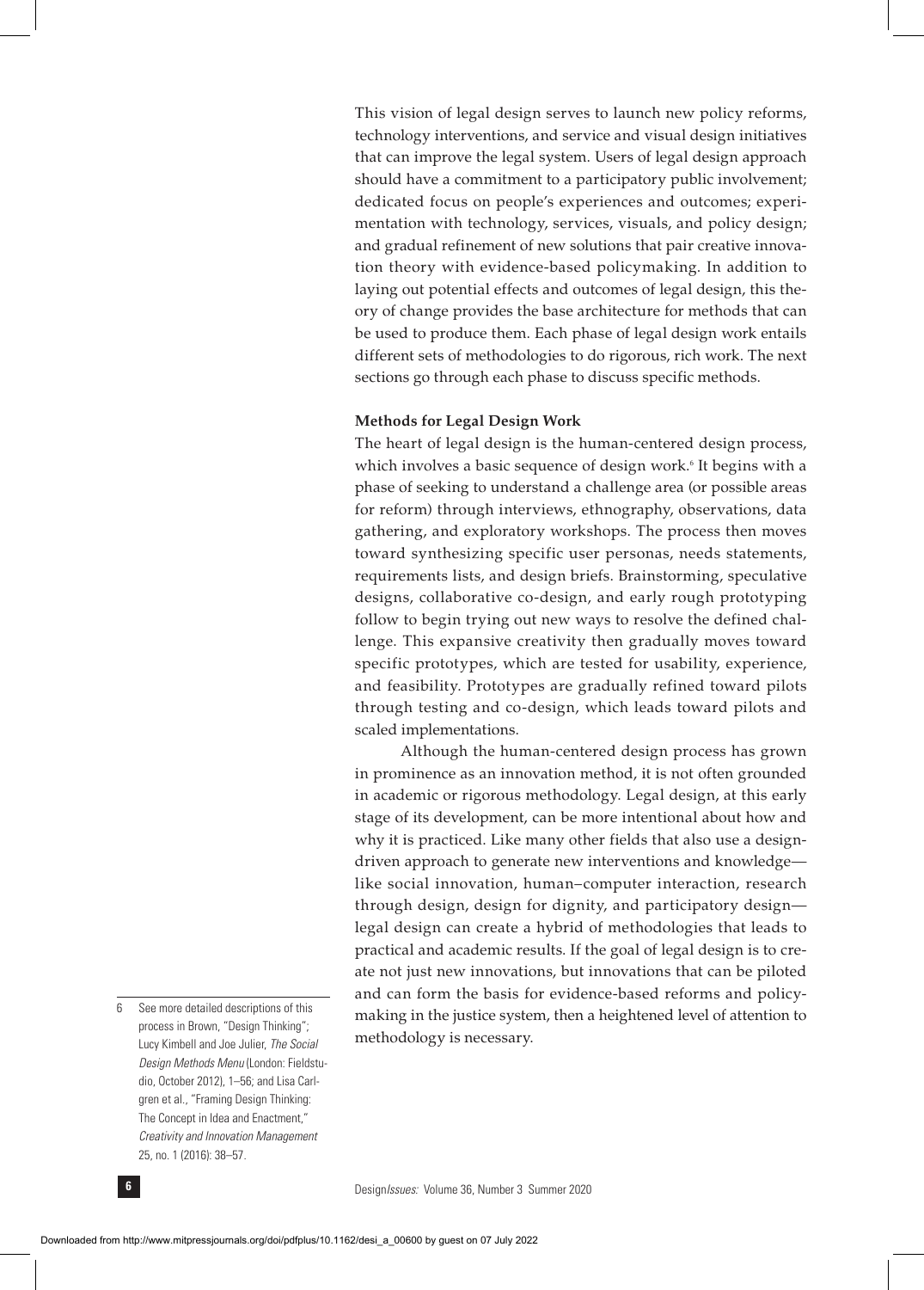- Design*Issues:* Volume 36, Number 3 Summer 2020 **7**
- Downloaded from http://www.mitpressjournals.org/doi/pdfplus/10.1162/desi\_a\_00600 by guest on 07 July 2022
- 7 Ezio Manzini and Francesca Rizzo, "Small Projects/Large Changes: Participatory Design as an Open Participated Process," *CoDesign* 7, no. 3–4 (2011): 199–215.
- 8 Elizabeth Sanders, "From User-Centered to Participatory Design Approaches," in *Design and the Social Sciences,* ed. J. Frascara (London: Taylor & Francis, 2002), 1–8.
- 9 Veronica Donoso et al., *Increasing User Empowerment Through Participatory and Co-Design Methodologies* (Brussels: EMSOC, 2014); and Clay Spinuzzi, "The Methodology of Participatory Design," *Technical Communication* 52, no. 2 (2005): 163–74.
- 10 Emily Houh and Kristin Kalsen, "It's Critical: Legal Participatory Action Research," *Michigan Journal of Race & Law* 19, no. 2 (2014): 287–347.
- 11 Anirudh Dinesh, "Participatory Budgeting and Civic Innovation in the Digital Age," GovLab Blog, March 15, 2016, http:// thegovlab.org/participatory-budgetingand-civic-innovation-in-the-digitalage-2/; and Sónia Gonçalves, "The Effects of Participatory Budgeting on Municipal Expenditures and Infant Mortality in Brazil," *World Development* 53 (2014): 94–110.
- 12 Julie Simon et al., *NESTA Digital Democracy: The Tools Transforming Political Engagement* (London: NESTA, 2017).
- 13 Open Contracting Partnership, *Open Contracting: A Guide for Practitioners By Practitioners* (Washington, DC: Open Contracting Partnership, 2013).

## *Participatory and Cross-Disciplinary Innovation Communities*

At the initial stage of legal design work—of bringing a wider community into the agenda-setting, creation, and evaluation of new innovations in the justice system—the methodology centers on creating a more participatory and interdisciplinary group of stakeholders who are involved in the design process.

Methods from *participatory design* offer particularly helpful guidance in this phase.7 This version of a design process integrates more stakeholders into decision-making roles during exploratory research and design. This integration occurs through collaborative workshops, design camps, community awards, co-design sessions, making and prioritization games, and other methods that allow for a wider variety of people to participate in design.<sup>8</sup> The methods are often dynamic and interactive. Participatory methods are qualitative, generative tools for research into people's needs, creating new concepts and setting the agenda.9

*Participatory action research* in law and elsewhere also puts community members at the center of new reform efforts.10 The methods include holding concept mapping workshops to let various groups and people think through power relationships, current process, and visions of how the system could be better. Other methods include asset mapping (to identify common strengths and talents outside the formal institutions), appreciative inquiry to build a resource map of how leaders can better draw on the community, and seeing issues from a different perspective when prioritizing community resources. Fishbone diagrams, that lay out sequences of actions and people into a backbone and offshoots, reveal root causes to symptoms and surface dynamics—can be used in a group setting to understand true problems and needs, as well as to build better community relationships around common points of view.

Photovoice is a more distributed method (outside of a workshop), in which community members take photos and collect images to bring to the group to represent the challenge being discussed. These images initiate an analytic conversation about community experiences and needs.

Other work from open government, such as *participatory budgeting* and other methods, involve the citizenry in government reform and can serve as analogous inspiration for legal designers.<sup>11</sup> Ongoing consultations and creative interactions between elected officials, members of the public, and career government workers can cross over from formal, rigid public consultations to more collaborative, open-ended, and creative design work.<sup>12</sup> This outcome also motivates *open contracting*—a process that could be adapted to other government functions.13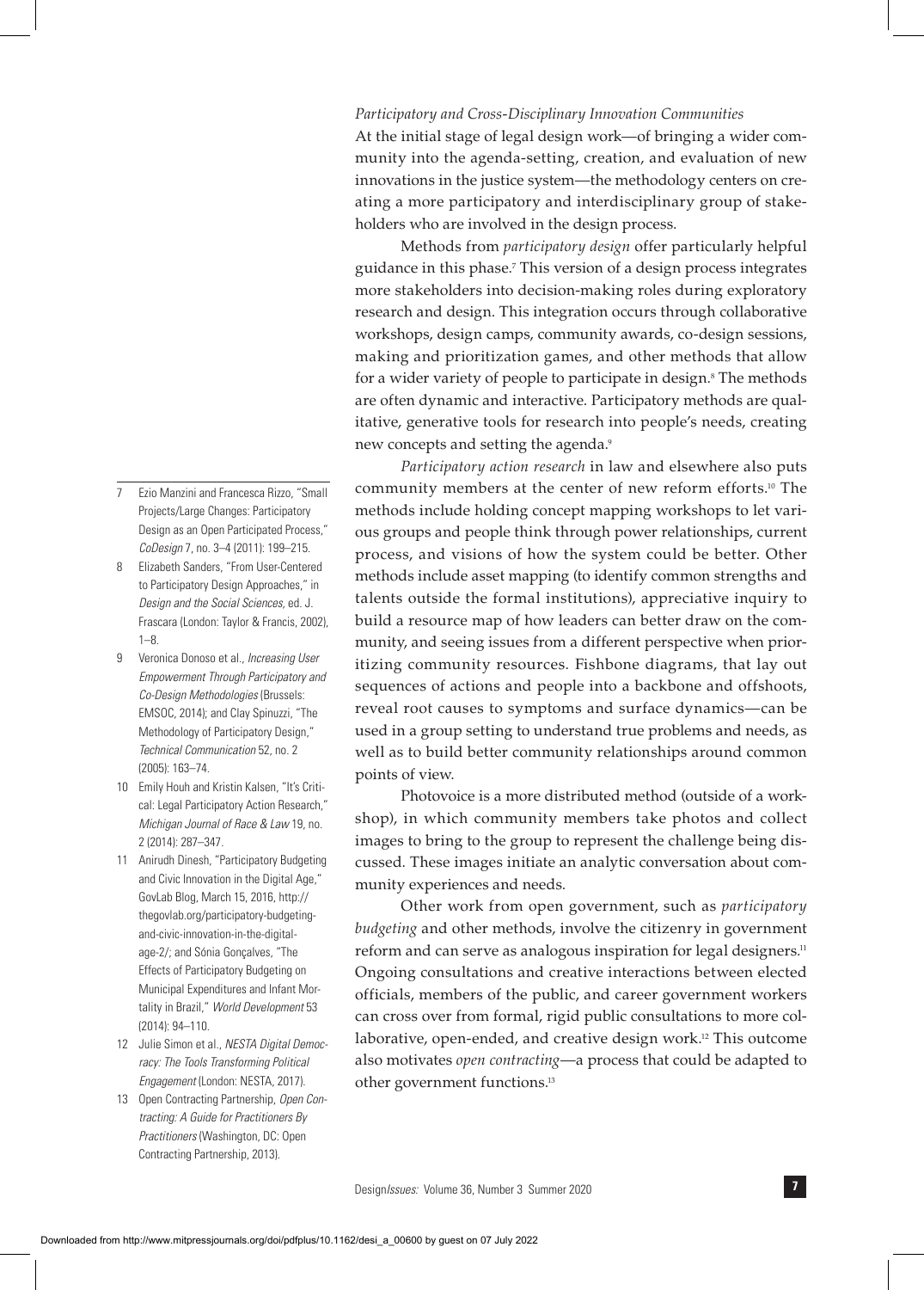- 14 Christian Bason, "Discovering Co-Production by Design," *Public and Collaborative: Exploring the Intersection of Design, Social Innovation, and Public Policy,* eds. Ezio Manzini and Eduardo Staszowski (New York: DESIS, 2013): vii–1.
- 15 Christian Bason et al., "How Public Design?," in *Copenhagen Design Week 2011 Proceedings* (Copenhagen: Mind-Lab, 2011); Lucy Kimbell, *Applying Design Approaches to Policy Making: Discovering Policy Lab* (Brighton: University of Brighton, 2015); and Mónica Edwards-Schachter et al., "Fostering Quality of Life Through Social Innovation: A Living Lab Methodology Study Case," *Review of Policy Research* 29, no. 6 (November 2012): 672–92.
- 16 Pascoe Pleasance et al., "Paths to Justice: A Past, Present and Future Roadmap" (London: Centre for Empirical Legal Studies, 2013); Rebecca L. Sandefur, "Accessing Justice in the Contemporary USA: Findings from the Community Needs and Services Study," American Bar Association (2014); and Peter Chapman and Alejandro Ponce, "How Do We Measure Access to Justice? A Global Survey of Legal Needs Shows the Way," *Open Society Foundations* (March 2018).
- 17 Ronald E. Robertson et al., "Auditing the Personalization and Composition of Politically-Related Search Engine Results Pages," in WWW '18: Proceedings of the 2018 World Wide Web Conference (New York: ACM, 2018), 955–65.
- 18 Eiji Aramaki et al., "Twitter Catches the Flu : Detecting Influenza Epidemics Using Twitter," *Proceedings of the 2011 Conference on Empirical Methods in Natural Language Processing* (Edinburgh: Association for Computational Linguistics, 2011): 1568–76; Patipat Susumpow et al., "Participatory Disease Detection Through Digital Volunteerism: How the Doctorme Application Aims to Capture Data for Faster Disease Detection in Thailand," in *WWW '14 Companion: Proceedings of the 23rd International Conference on World Wide Web* (New York: ACM, 2014), 663–66; and Jeremy Ginsberg et al., "Detecting Influenza Epidemics Using Search Engine Query Data," *Nature* 457, no. 7232 (2009): 1012–14.

The burgeoning movement in open government and participatory social services, along with *policy labs and living labs,* provides a rich array of tested methods that legal designers can borrow when expanding the stakeholders included in justice reform.<sup>14</sup> These labs have developed models to combine more interdisciplinary professional teams and to tackle challenges using hybrid methodologies that cross traditional barriers. The policy labs' ways of structuring innovation teams, of consulting with the public, and of shepherding creative work from exploration to pilot all can serve as blueprints for legal design work.15

### *Human-Centered Research into Legal Needs and Opportunities*

In the second phase of legal design work, which involves understanding what a human-centered agenda of legal reform should be, the methodologies focus more on uncovering needs and prioritizing opportunities.

The literature focusing on *legal needs surveys* describes a more quantitative approach to integrate into this understanding of needs.16 These surveys begin to categorize areas of justiciable events that people have and to offer some understanding of patterns, clusters, and people's behavior in response to these legal problems. They reveal large-scale trends that can guide more micro-level design research.

Research methods focusing on large-scale trends and particular user-generated content on various *Internet services*—methods that are used by those working on social innovation, political activism, and public health—can also help legal designers to better understand needs and opportunities. Methods to audit search results can be used to understand how people are interacting with legal services online.<sup>17</sup> Bots, crowdsourcing, and online classification tools powered by artificial intelligence (AI) also can be used by researchers to spot, count, and characterize people who are expressing needs while on social media (e.g., on Twitter, Google, and other platforms).<sup>18</sup>

Design research methods bring a more grounded, qualitative understanding of needs and experience. *Applied ethnography* is a primary technique used for legal design research into user needs. It entails either observations of people in legal institutions, doing legal tasks, or researchers' going through the processes themselves (either shadowing litigants or professionals, or undertaking the legal tasks themselves).19 This technique also can involve stakeholders who do collaborative design, mapping their journey, in situ acting and improvisation of scenarios, self-recording diaries, sharing of their artifacts, and interacting with props and playful mock-ups.20 The goal is to find people in the context of the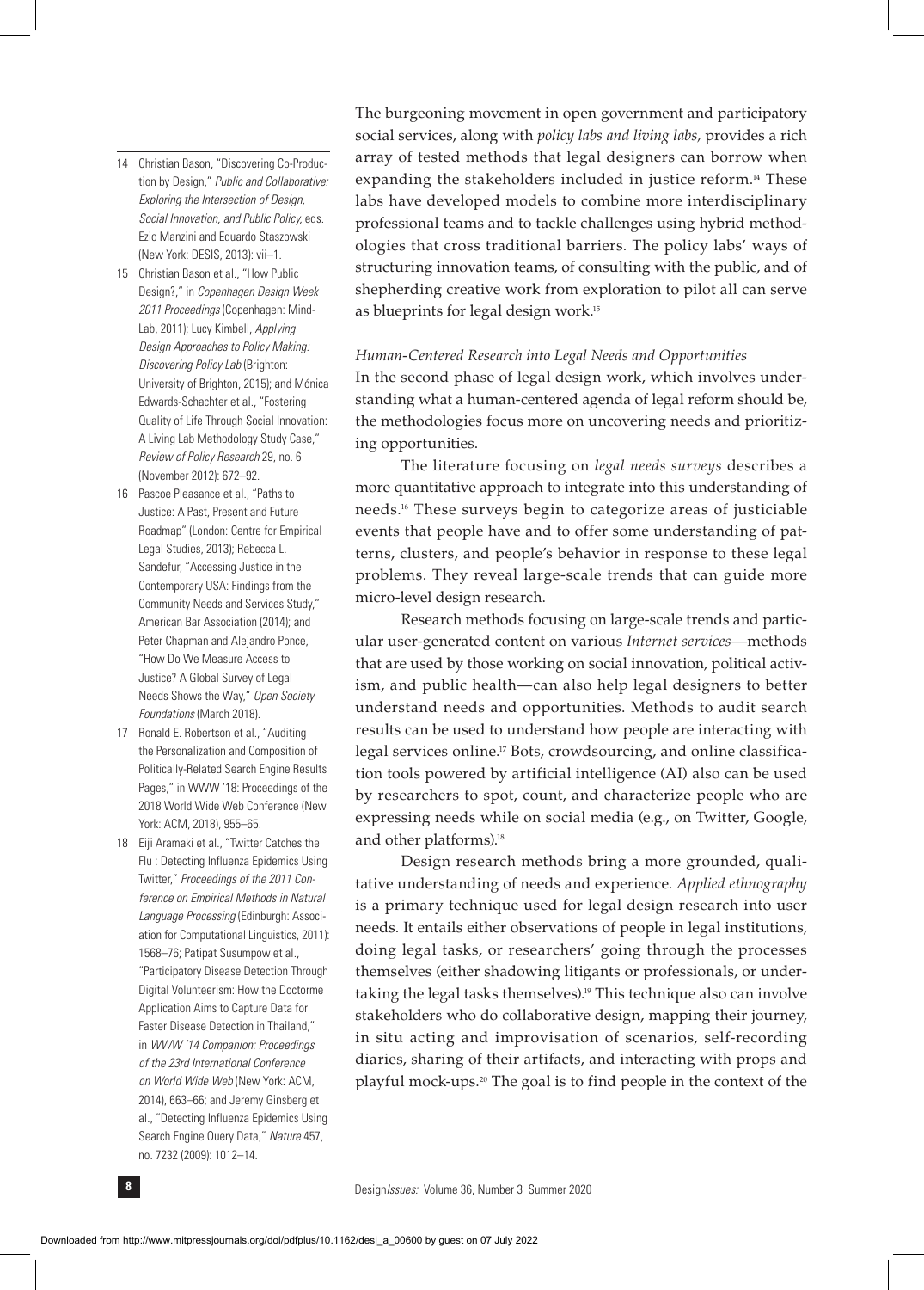- 19 Margaret D. Hagan, "A Human-Centered Design Approach to Access Justice: Generating New Prototypes and Hypotheses for Intervention to Make Courts User-Friendly," *Indiana Journal of Law and Social Equality* 6, no. 2 (2018): 199–239; and Indi Young, *Mental Models Aligning Design Strategy with Human Behavior* (San Francisco, CA: Rosenfeld Media, 2008).
- 20 Salu Ylirisku and Jacob Buur, *Designing with Video* (New York: Springer, 2009); and Jacob Buur and Larisa Sitorus, "Ethnography as Design Provocation," in *Ethnographic Praxis in Industry Conference Proceedings* (Portland: American Anthropological Association, 2007), 146–57.
- 21 Corina Sas et al., "Generating Implications for Design Through Design Research," *Proceedings of the 32nd Annual ACM Conference on Human Factors in Computing Systems (CHI '14)* (New York: ACM, 2014), 1971–80.
- 22 Margaret Hagan, *Law By Design* (Stanford: Legal Design Lab, 2016) at http://www.lawbydesign.co/en/home/ (accessed February 20, 2020).
- 23 Juliet Corbin and Anselm Strauss. "Grounded Theory Research," *Qualitative Sociology* 13, no. 1 (1990): 3–21.
- 24 Shamal Faily and Ivan Flechais, "Persona Cases: A Technique for Grounding Personas," *CHI '11 Proceedings of the SIGCHI Conference on Human Factors in Computing Systems* (New York: ACM, 2011), 2267–70.
- 25 Felicity Hasson and Sinead Keeney, "Enhancing Rigour in the Delphi Technique Research," *Technological Forecasting and Social Change* 78, no. 9 (2011): 1695–1704; and Jari Kaivo-oja et al., "The Crowdsourcing Delphi: Combining the Delphi Methodology and Crowdsourcing Techniques," in *The XXIV ISPIM Conference – Innovating in Global Markets: Challenges for Sustainable Growth* (Helsinki: ISPIM, 2013), 1–18.
- 26 Amber Fletcher and Gregory Marchildon, "Using the Delphi Method for Qualitative, Participatory Action Research in Health Leadership," *International Journal of Qualitative Methods* 13, no. 1 (2014): 1–18.
- 27 Guillermo Aldunate et al., "Doing User Research in the Courts on the Future of Access to Justice," *Legal Design and*

system who are trying to use the system through its technologies, rules, interfaces, language, and services and then to gather information from them by triggering a reflective process that can expose what their deeper needs and aspirations are. The ethnographic techniques bring thick, rich descriptions of how people currently are trying to use the legal system (or to serve others in the system) and of the possible hooks or policy changes that are called for.<sup>21</sup> They can produce coded interview notes, journey maps of individual users, swimlane diagrams that map out multiple stakeholders' experiences, lists of user requirements, annotated system maps prioritizing stakeholders and problems, and other artifacts to capture the status quo.<sup>22</sup>

*Grounded theory* offers a related method for collecting a variety of interviews, observations, and other data points, and using them to synthesize common patterns and themes.<sup>23</sup> The grounded theory qualitative approach to social science considers phenomena as perpetually changing—and it works to uncover what these conditions are, how people respond to them, and the consequences of this action. Its methodologies involve wide data collection—from interviews, observations, and secondary accounts—and then gradual development of codes, categories, relationships, and themes in this data. Insights and hypotheses are derived from a sample of onthe-ground conditions and experiences, so that the researcher (or legal designer) is grounded in these human realities when proposing what the status quo of the legal system is, the main categories of people involved, and potential next steps.24

A more structured, quantitative form of user need scouting can be borrowed from futurist and forecast studies, which use the *Delphi method* to source an agenda from multiple leaders. The Delphi technique involves having multiple experts react to a prompt, to forecast what they predict will happen in the future and to offer a vision for what should happen.25 It has been used in health care for participatory agenda-setting and to structure group communication around how to solve a complex problem.26 This forecasting method can be adapted to a wider group of stakeholders (not only legal experts) to solicit visions from more people about where they would spend resources to improve the legal system—for example, by ranking needs and opportunities and by participating in fictional games that would allocate funds to the stakeholders.<sup>27</sup>

## *Methods for Creating Exploratory Designs*

In moving from the understanding of needs to the creation of new ideas and prototypes for improvement, the methodologies involve more creative, speculative, and building-focused work.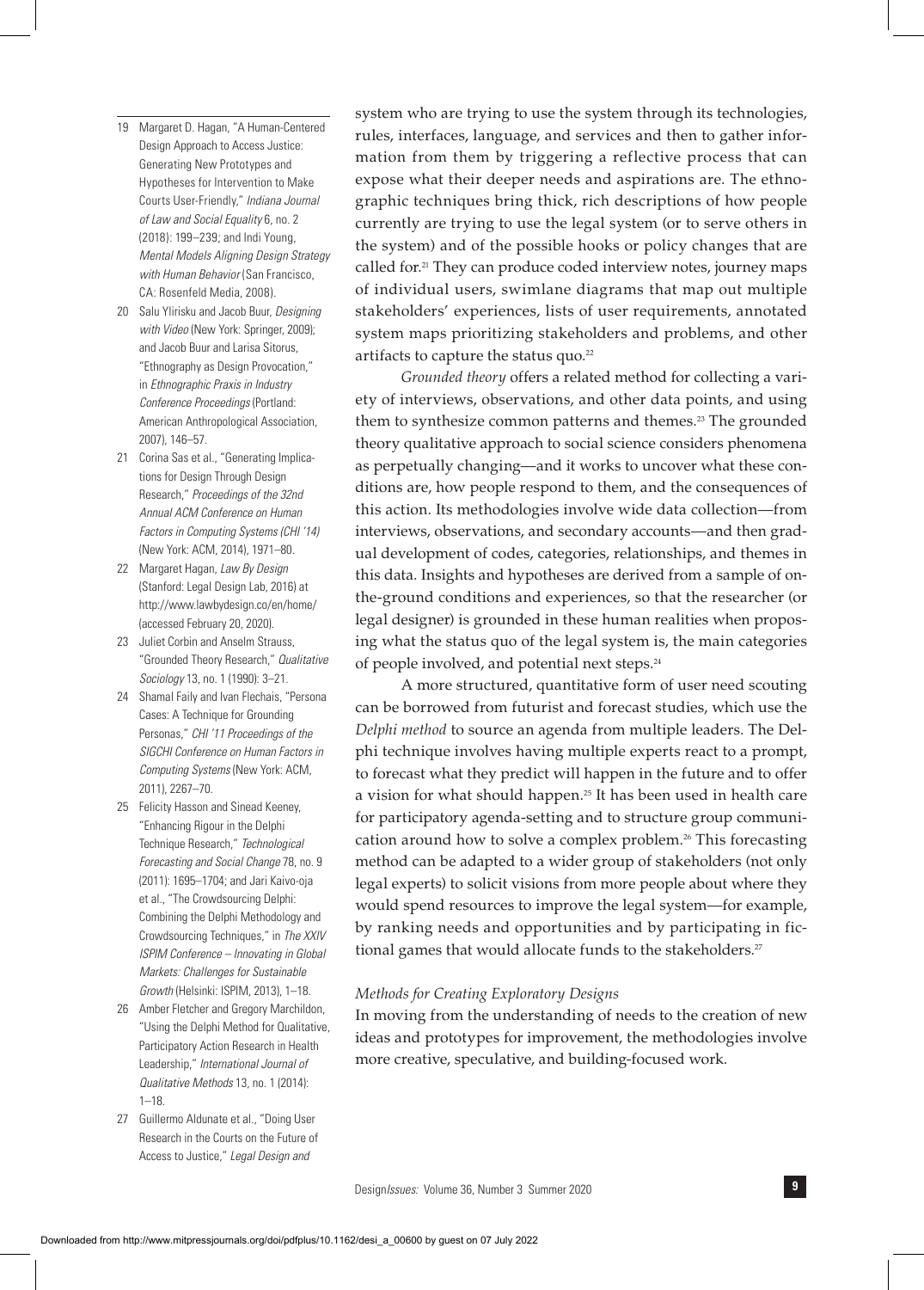*Innovation,* July 5, 2018, https://medium. com/legal-design-and-innovation/ doing-user-research-in-the-courts-on-thefuture-of-access-to-justice-cb7a75dc3a4b (accessed on February 20, 2020).

- 28 John Zimmerman et al., "An Analysis and Critique of Research Through Design: Towards a Formalization of a Research Approach," *Conference on Designing Interactive Systems* (Aarhus: ACM, 2010), 310–19.
- 29 John Zimmerman et al., "Research Through Design as a Method for Interaction Design Research in HCI," *CHI '07: Proceedings of the SIGCHI Conference on Human Factors in Computing Systems* (New York: ACM, 2007), 493–502.
- 30 David V. Keyson and Miguel Bruns Alonso, "Empirical Research Through Design," *Proceedings of the 3rd Conference of the International Association of Societies of Design Research (IASDR'09): Rigor and Relevance in Design* (Seoul, Korea: IASDR, 2009), 4548–57.
- 31 Luma Institute, *Innovating for People: Handbook of Human-Centered Design Methods* (Pittsburgh, PA: Luma, 2012); CoLab, *Follow the Rabbit: A Field Guide to Systemic Design* (Toronto: Ryerson, 2016); and Ursula Davies and Kelly Wilson, *Design Methods for Developing Services* (London: Colaborativismo, 2013).
- 32 Marc Stickdorn et al., *This Is Service Design Doing* (San Francisco: O'Reilly, 2017).
- 33 Kimbell and Julier, "Social Design," 45–50.
- 34 Lucy Kimbell and Jocelyn Bailey, "Prototyping and the New Spirit of Policy-Making," *CoDesign* 13, no. 3 (July 3, 2017): 214–26; Verena Kontschieder, "Prototyping in Policy—What For?!," *Legal Design and Innovation,* October 16, 2018, https://medium.com/legal-designand-innovation/prototyping-in-policywhat-for-c7c567d922ec (accessed February 20, 2020); and Lorenzo Allio, *Design Thinking for Public Service Excellence* (Singapore: UNDP, 2014).
- 35 Margaret Hagan, "Quick Takes on How to Bring Prototyping into Policy-Making," *Legal Design and Innovation,* November 15, 2018, https://medium.com/legaldesign-and-innovation/quick-takes-onhow-to-bring-prototyping-into-policymaking-cc720f306d93 (accessed February 20, 2020).

The *Research Through Design* community in human-computer interaction (HCI) has established a set of grounded methodologies to create early-stage prototypes as a means to inquire into user needs and contexts.28 Design researchers approach complex, wicked problem areas—with many different stakeholders and competing priorities—using methods that involve building new artifacts, testing them, and collaborative iteration to revise them, and through this process developing stronger theories, hypotheses, and visions of change.29 These efforts often are long-term research projects, involving repeated investigations and multiple rounds of creation, theory-creation, and re-creation of new interventions. The design team creates testable hypotheses about how to address the defined challenge by creating early prototypes, testing them, and then revising their hypothesis and their prototype accordingly.<sup>30</sup>

Creating these new exploratory designs involves a wide variety of practical design methods for brainstorming, prototyping, and running early-stage testing or collaborative design reviews. *Human-centered design* toolkits offer concrete methods for running brainstorming sessions, including creative matrices, analogous research, improvisation and bodystorming, interdisciplinary brainstorms, and crowdsourced open innovation competitions.<sup>31</sup> *Service design* methods are of particular use in legal design, to research people's needs and system dynamics and to transform the research into new ways to provide services through technology, organizational changes, policies, visuals, and other coordinated interventions.32 These research activities involve brainstorming to create early prototypes, like storyboards, proposed blueprints, sketches of new ideas and products, acting out new experiences and interactions, and hacking current spaces with quick new visions of what could be different.<sup>33</sup>

In legal design, the typical product or service design prototypes also expand to include *Policy Prototyping,* as has been established in other public service innovation methodologies.34 This approach involves taking the sketching, building, and improvisation of more traditional early-stage prototyping to a more complex, system-level experiment on how things can be changed. A policy prototype in public service innovation involves creating visual, service, and product prototypes—in addition to prototypes of new policies—to run a series of small experiments to test what behaviors, risks, and other unexpected outcomes emerge from these changes.35 This nascent expansion of design methods into policymaking can be used by legal designers to conduct more exploratory, pre-pilot work in how court rules, legislation, regulation, and other policies can be reformed.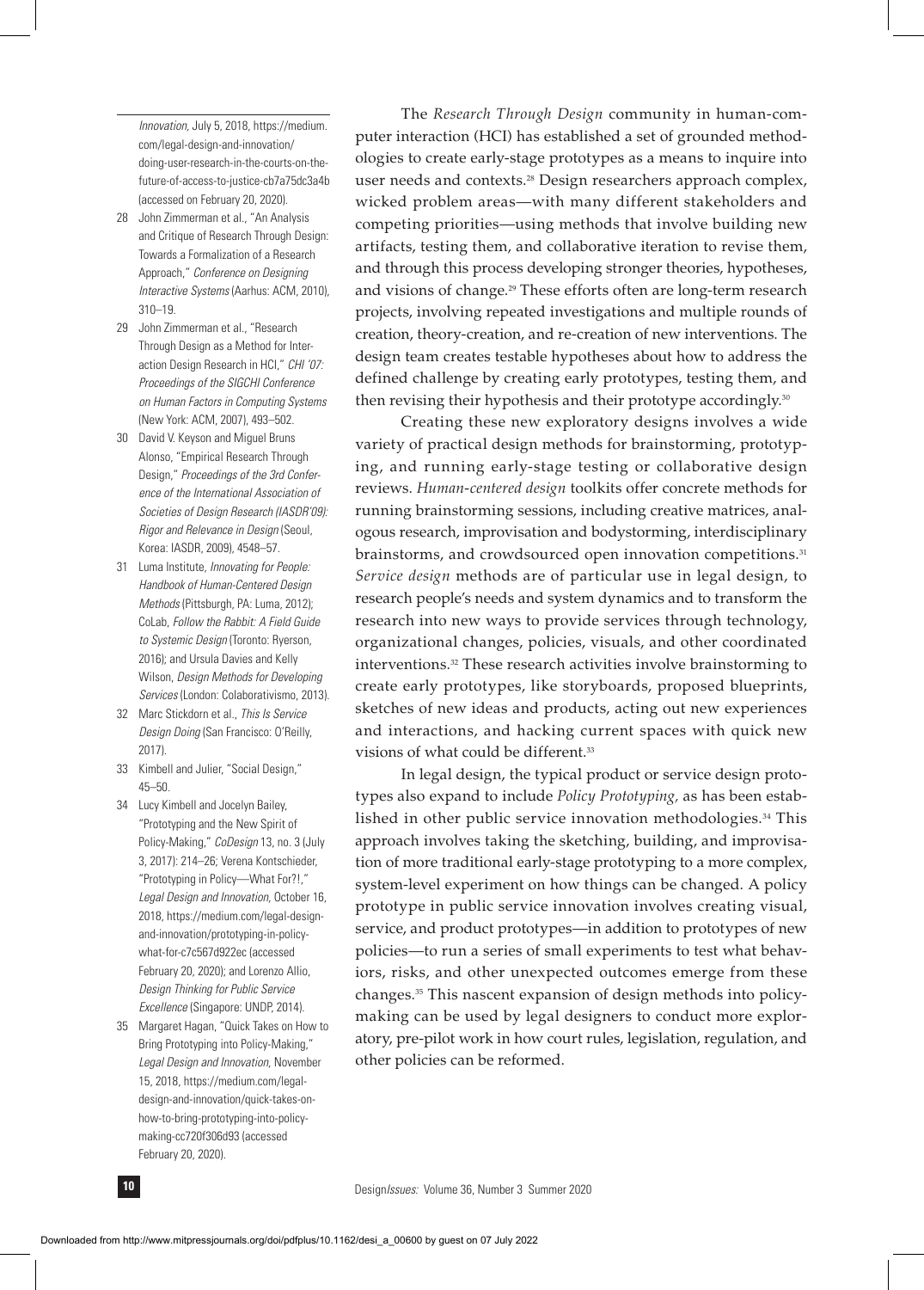- 36 Jakob Trischler et al., "The Value of Codesign: The Effect of Customer Involvement in Service Design Teams," *Journal of Service Research* 21, no. 1 (2018): 75–100; and Sofia Hussain et al., "Participatory Design with Marginalized People in Developing Countries: Challenges and Opportunities Experienced in a Field Study in Cambodia," *International Journal of Design* 6, no. 2 (2012): 91–109.
- 37 Donoso et al., *Increasing User Empowerment.*
- 38 André Liem and Elizabeth B.N. Sanders, "The Impact of Human-Centred Design Workshops in Strategic Design Projects," in *Lecture Notes in Computer Science (Including Subseries Lecture Notes in Artificial Intelligence and Lecture Notes in Bioinformatics)* 6776 (Berlin: LNCS, 2011): 110–19.
- 39 Elizabeth B.N. Sanders, "Perspectives on Participation in Design," in *Wer Gestaltet Die Gestaltung? Praxis, Theorie Und Geschichte Des Partizipatorischen Designs* [Who Designs the Design? Practice, Theory, and History of Participatory Design] (Berlin: Transcript, 2008), 61–74.
- 40 Laurens Boer and Jared Donovan, "Provotypes for Participatory Innovation," in *DIS '12: Proceedings of the Designing Interactive Systems Conference* (New York: ACM Press, 2012), 388.
- 41 Buur and Sitorious, "Ethnography as Design Provocation."
- 42 Florian Schaub et al., "A Design Space for Effective Privacy Notices," in *Eleventh Symposium on Usable Privacy and Security* (SOUPS 2015) (Berkeley: USENIX Association, 2015), 1–17; Helena Haapio and Margaret Hagan, "Design Patterns for Contracts," *Internationales Rechtsinformatik Symposion IRIS* [International Legal Informatics Symposium] (Vienna: Weblaw, 2016): 381–88; and Helena Haapio et al., "Legal Design Patterns for Privacy," in *Data Protection/LegalTech: Proceedings of the 21st International Legal Informatics Symposium IRIS,* ed. Erich Schweighofer (Vienna: Weblaw, 2018), 445–50.

*Co-design* supplements these generative methods by prioritizing the inclusion of a wide group of stakeholders in the brainstorming and prototyping.<sup>36</sup> It offers methods to expand these creative activities to more amateur community members or system leaders (who typically do not think of themselves as creative).<sup>37</sup> Co-design often happens in workshops in which experienced designers and developers are paired with amateur ones, but with everyone sketching, discussing, and building together. The more skilled designers and developers then begin to translate the group's vision into a refined exploratory design.<sup>38</sup>

The strand of methodologies around *speculative design* offers ways to explore possible interventions that may not yet be feasible, but that can help stretch the community's vision, challenge their biases, and think in longer timelines. Rather than aiming at immediate practicality (solving the problem right now), this branch of design methods encourages the generation of knowledge through the design of new interventions that are provocative, that can elicit reactions to help the design team better understand what the limits of a design space are.39 Speculative design, sometimes called *provotyping* (rather than prototyping, for its provocative nature), is then used to have a critical conversation or co-design workshop.<sup>40</sup> Stakeholders thus engage with a challenging vision of what could be, and the design team can push the vision of interventions to be more ambitious, to think beyond immediate realities, and to also see what the boundaries of acceptable new interventions would be.<sup>41</sup>

*Design pattern* libraries also are a useful tool and methodology during the creation phase of legal design work. Numerous design patterns already have been proposed around specific legal objectives—particularly regarding communication of complex information via contracts, policy statements, and terms of service.<sup>42</sup> The pattern library is a means to facilitate the creation of new interventions based on previous vetted practices and to jumpstart effective design work. The patterns are most common in visual communication and interaction designs, although legal design also might work to expand the design pattern method into other systemic areas, to capture best practices and standard forms of service and policy innovation.

### *Early Evaluation of New Designs*

As many concepts and prototypes emerge from the creative phase, the next set of methodologies get early, meaningful evaluation of which designs should advance to pilot. Feedback clarifies how to make them more engaging and usable, what risks and ethical concerns might emerge out of them, and how they can be refined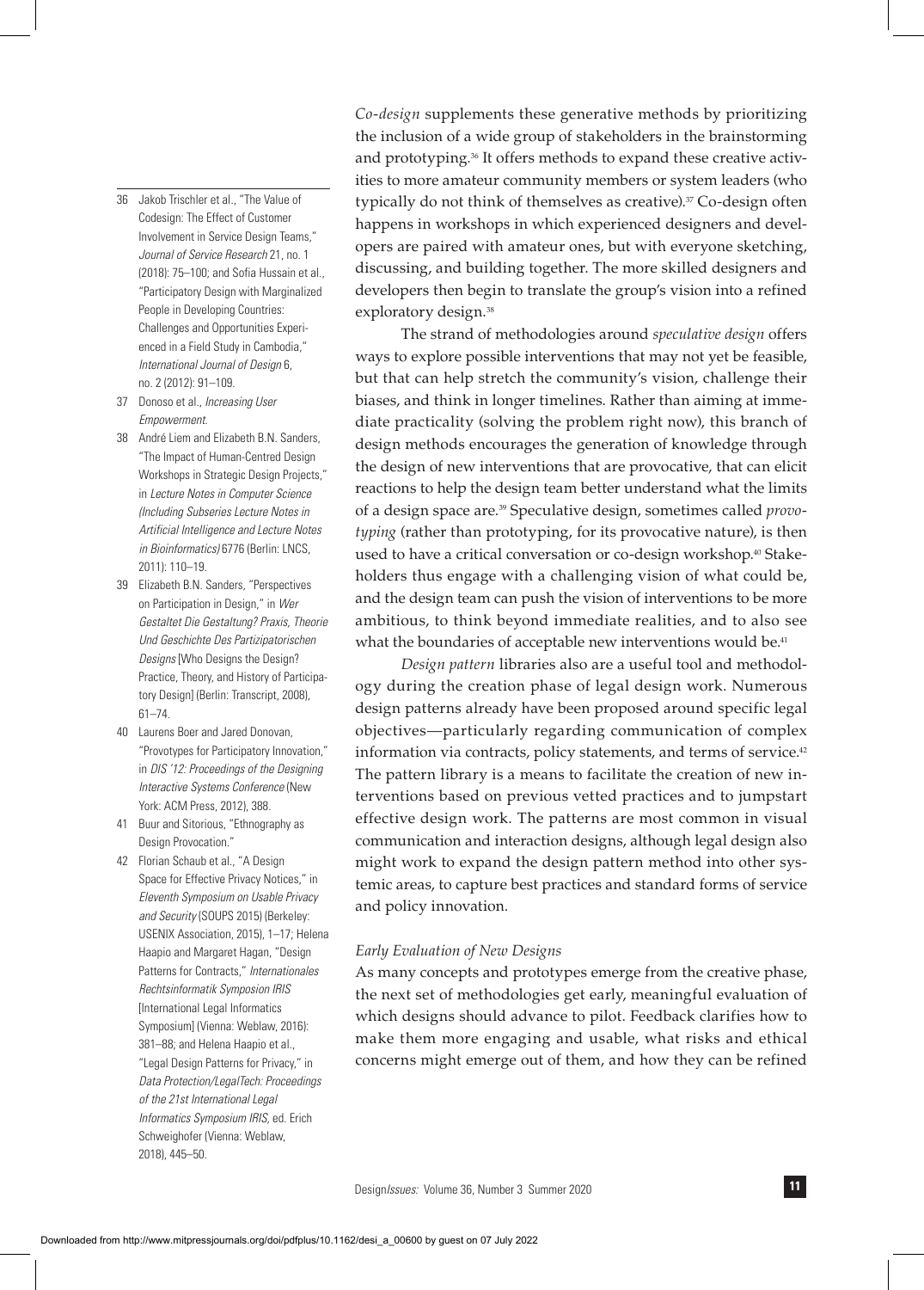- 43 Zhao Huang and Laurence Brooks, "Usability Evaluation and Redesign of E-Government: Users' Centred Approach," in *Recent Advances in Computer Science and Information Engineering: Lecture Notes in Electrical Engineering,* eds. Z. Qian et al. (Berlin: Springer, 2012): 615–25; Lili Wang et al., "Evaluating Web-Based e-Government Services with a Citizen-Centric Approach," in *38th Hawaii International Conference on System Sciences* (Big Island, HI: IEEE, 2005): 1–10; and Cora Sio Kuan Lai and Guilherme Pires, "Testing of a Model Evaluating E-Government Portal Acceptance and Satisfaction," *The Electronic Journal of Information Systems Evaluation* 13, no. 1 (2010): 35–46.
- 44 Aaron Bangor et al., "An Empirical Evaluation of the System Usability Scale," *International Journal of Human– Computer Interaction* 24, no. 6 (July 2008): 574–94.
- 45 Hyewon Suh et al., "Developing and Validating the User Burden Scale," in *CHI '16: Proceedings of the 2016 CHI Conference on Human Factors in Computing Systems* (New York: ACM, 2016), 3988–99.
- 46 Ben-Tzion Karsh, "Beyond Usability: Designing Effective Technology Implementation Systems to Promote Patient Safety," in *Quality and Safety in Health Care* (Madison, WI: BMJ Publishing Group, October 2004), 388–94.
- 47 Jason Sunshine and Tom R. Tyler, "The Role of Procedural Justice and Legitimacy in Shaping Public Support for Policing," *Law & Society Review* 37, no. 3 (September 1, 2003): 513–48; Tom R. Tyler, "Procedural Justice and the Courts," *Court Review: The Journal of the American Judges Association* 44, no. 1/2 (2007): 26–31; Roger K. Warren, "Public Trust and Procedural Justice," *Court Review* (Fall 2000): 12–16; Steve Leben, "Procedural-Fairness Movement Comes of Age," *Trends in State Courts* (Williamsburgh, National Center for State Courts, 2014), 59–62; and Margaret Hagan and Miso Kim, "Design for Dignity and Procedural Justice," in *AFHE 2017: Advances in Affective and Pleasurable Design,* eds. W. Chung et al. (Berlin: Springer, 2018):135–45.

before being "hardened" into pilots. The methods of evaluation at this stage vary depending on the type of legal "thing" being designed. Is the intervention a new communication, product, service, organization, or policy, for example? Specific instruments can be used to evaluate these different types of prototypes, although common themes cross all areas of early-stage legal design work.

For all legal design work, the *usability* of a new innovation is a central criterion. Other public service innovation design methodologies have been developed to evaluate new communications, technology, and services based on system usability.<sup>43</sup> Standard surveys are available to measure system usability; they include fewer than 10 survey questions to reliably elicit feedback from possible users of a new prototype about whether the thing makes the system more or less usable for them.44 These usability surveys also can begin to measure whether stakeholders' experience and confidence with the new prototype will be positive. Usability studies look at ease of learning a new intervention, efficiency of using it, and the speed and accuracy in performing tasks with it.<sup>45</sup> Beyond usability, other government technology researchers also have developed research methods to gauge technology acceptance, motivational models to gauge people's motivation for using new interventions, and other measures to determine how to roll out new interventions that will affect whether and how people use them.<sup>46</sup>

*Procedural justice* is another area for legal design evaluation. Even if a prototype makes the legal system more usable, does it also improve people's sense of being treated with respect and dignity within the system? Does it improve their sense of confidence in their ability to interact with the government, and their sense of faith in the government's effectiveness and rule of law? Procedural justice instruments, developed primarily in relation to police– citizen relationships, can be useful to legal designers.<sup>47</sup> They are short surveys that ask respondents about their relationship with a government institution and can be adapted to evaluate a proposed new intervention: Would this new thing improve or exacerbate the procedural justice factors?48

Related to the justice measures are methods to measure *Design for Dignity.* These instruments, mainly taken from the study of health care (particularly end-of-life palliative care), measure indicators of people's experiences, confidence, and perceived control in a system.49 Dignity often is measured using the concept of "perceived control," in which users' experience measures are not only about happiness and satisfaction, but also about their sense of being treated with care, their knowledge of the complicated system, and their confidence that they have quality choices and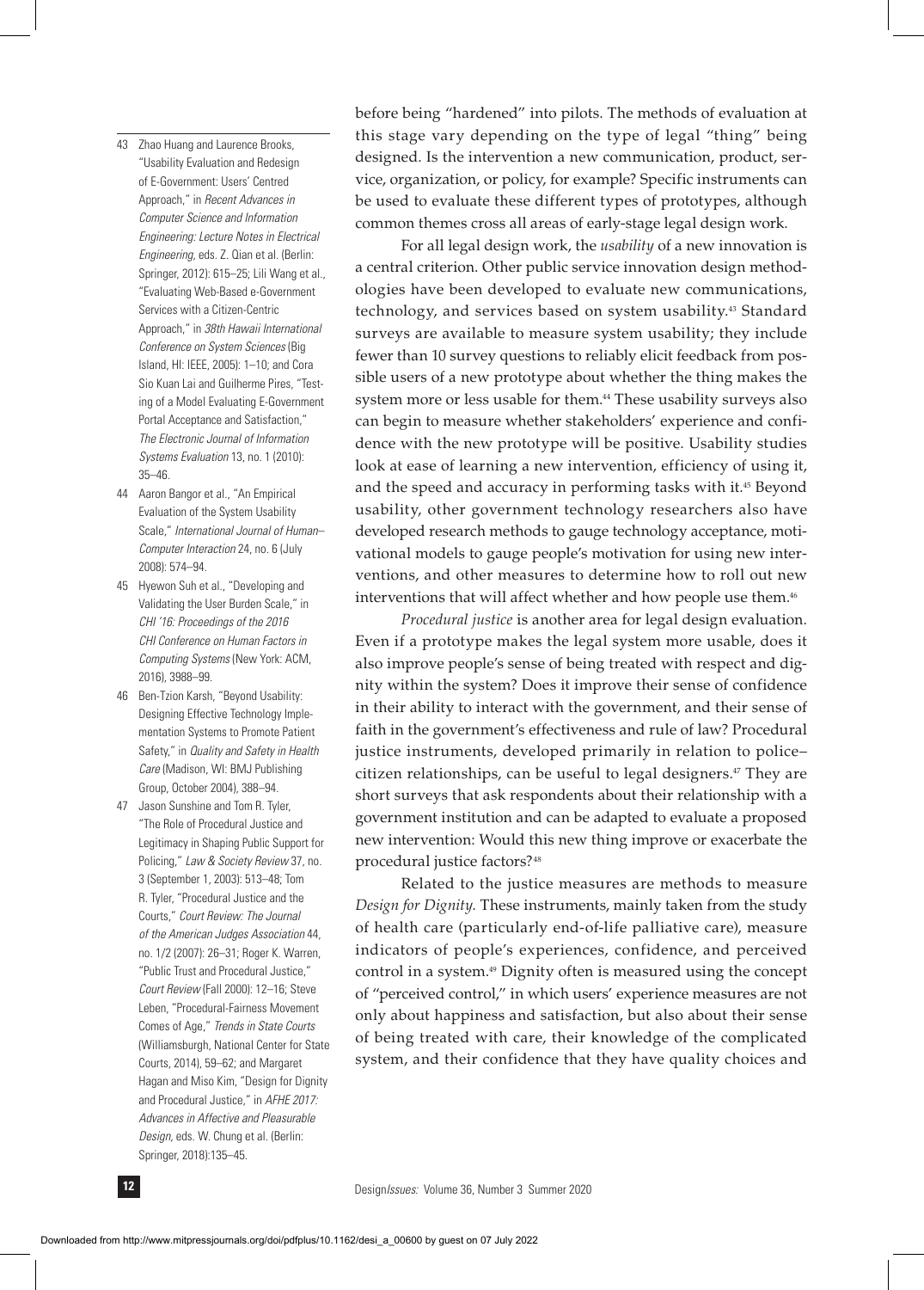- 48 Tom R. Tyler, "What Is Procedural Justice?: Criteria Used By Citizens to Assess the Fairness of Legal Procedures," *Law & Society Review* 22, no. 1 (1988): 103–36.
- 49 Mariska G. Vlug et al., "The Development of an Instrument to Measure Factors That Influence Self-Perceived Dignity," *Journal of Palliative Medicine* 14, no. 5 (May 2011): 578–86.
- 50 Beth Arburn Davis, "Development and Validation of a Scale of Perceived Control Across Multiple Domains," (PhD diss., Philadelphia College of Osteopathic Medicine, 2004).
- 51 Christopher A. Le Dantec and W. Keith Edwards, "Designs on Dignity: Perceptions of Technology on the Homeless," in *CHI '08 Proceedings: Design in Dignity* (New York: ACM, 2008), 627–36; and Asam Almohamed and Dhaval Vyas, "Designing for the Marginalized: A Step Towards Understanding the Lives of Refugees and Asylum Seekers," in *DIS 2016 Companion: Proceedings of the 2016 ACM Conference on Designing Interactive Systems* (New York: ACM, 2016), 165–68.
- 52 Bilge Mutlu and Jodi Forlizzi, "Robots in Organizations: The Role of Workflow, Social, and Environmental Factors in Human-Robot Interaction," in *Human-Robot Interaction (HRI), 2008 3rd ACM/IEEE International Conference On Human–Robot Interaction* (New York: ACM, 2008), 287–94.
- 53 Kleimann Communication Group, *Know Before You Owe: Evolution of the Integrated TILA–RESPA Disclosures* (Rockville, MD: Consumer Financial Protection Bureau, 2012); Pedro Giovanni Leon-Najera, "Privacy Notice and Choice in Practice," (PhD diss., Carnegie Mellon University, 2014); Stefania Passera, "Enhancing Contract Usability and User Experience Through Visualization: An Experimental Evaluation," *16th International Conference on Information Visualization* (Washington, DC: IEEE Computer Society, 2012); Aleecia M. McDonald et al., "A Comparative Study of Online Privacy Policies and Formats," in *International Symposium on Privacy Enhancing Technologies Symposium,* eds. Ian Goldberg and Mikhail J. Athallah (Berlin: Springer, 2009): 37–55; Omri

an ability to act.<sup>50</sup> Researchers studying technology use among vulnerable populations, like the homeless and refugees, have also developed methods to evaluate dignity-related outcomes when testing new interventions.<sup>51</sup>

In addition to quantitative feedback surveys, more qualitative, interactive, and generative *open-ended design testing sessions* can let design teams gather stakeholders' reactions, observe their interactions with the prototype, and elicit new re-designs from them. The testing sessions become more like a workshop, in which respondents can sketch changes, interpret the prototype to work in the ideal way for them, and improvise how they would use the thing in practice. Open-ended testing sessions are less about getting a definitive evaluation of a project's value, and more about leading to a next version of the prototype, with a gradual refinement of the hypotheses and details of the intervention. These sessions also can take place in context—where the design team places the prototype in the field to observe whether people notice it, engage with it, know how to use it, and to see how they interact with it.<sup>52</sup>

*Lab testing* of more discrete new interventions—such as new legal documents, technologies, or visuals—also can be useful to rank different versions of a new prototype and to refine a vision of the details and composition that must engage and inform stakeholders. Especially with legal design work, where many interventions involve making complex and intimidating things more approachable and actionable, lab tests can help design teams identify what patterns, interactions, and communication techniques are most promising. Lab evaluations simulate how a person might encounter a new legal communication or product; have the person try to use this prototype; and then have them recount their experience, rank the prototype on a number of predefined factors, and propose iterations to refine it.53 If the legal design work is a new *visual communication,* then standard instruments can be used to empirically measure the prototype in terms of its ability to "perform" for users. Measurements can include speed of comprehension, accuracy of comprehension, and positive user experience.54

If the prototype is more of a *civic technology or service,* some outcome measurements from an early field run might also include the number of people who engage with the technology, those who return to it, and those who recommend it to others.<sup>55</sup> Other possible measurements in the short term—to show the performance of the technology—include the number of bugs, breakdowns, or levels of attrition.

Design*Issues:* Volume 36, Number 3 Summer 2020 **13**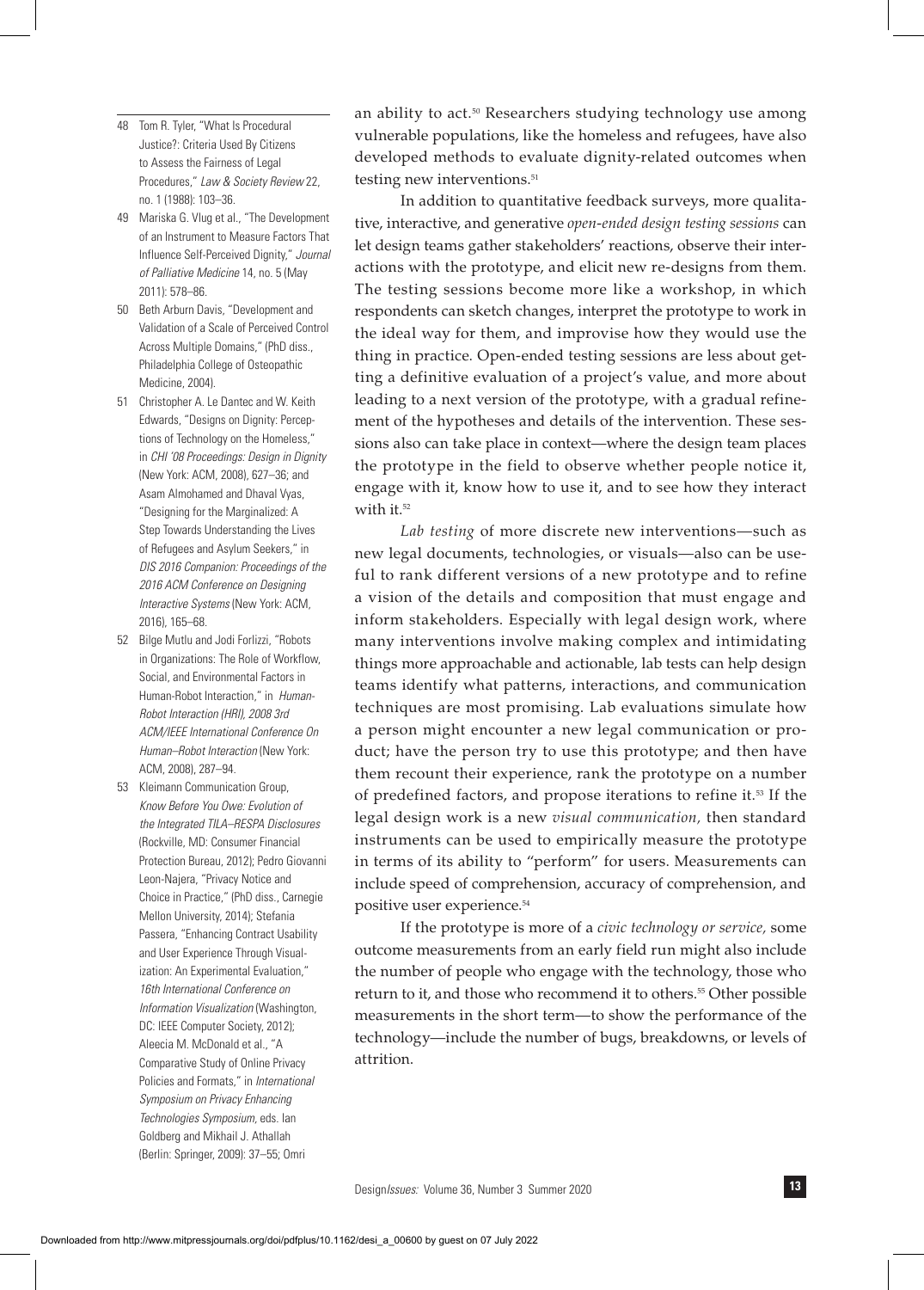More work needs to be done in the legal design community to produce a standard set of metrics around early-stage legal design prototypes. The instruments used to assess the different visual, technological, service, organizational, spatial, or policy designs might differ, depending on these different forms. Still, a consistent set of factors could be prioritized. A draft of these legal design testing metrics might include the following features:

- 1. *Usability*: Does the thing improve people's ability to use the legal system, and their sense of a positive experience while doing so?
- 2. *Procedural justice*: Does it enhance users' sense of procedural justice—that the legal system is fair, transparent, and "for them"?
- 3. *Engagement*: Does the thing affect people's willingness to engage with legal tasks—to use the legal system to resolve problems and to do the tasks within the system?
- 4. *Legal capability*: Does the thing improve people's ability to efficiently, sufficiently understand the complex legal information needed to deal with the system? Does the thing help them to figure out how the law applies to their specific situation, and enable them to make an informed, actionable decision?
- 5. *Resolution*: Does the thing help people to resolve a prob lem, to protect their interests, and to achieve a positive outcome for themselves (and those around them)?
- 6. *Administrative burden*: Does the thing significantly reduce the amount of time and money that people must spend to complete the tasks in the legal procedure and get to a resolution?

## **Building a Stronger Methodology for a Full Cycle of Legal Design**

The methodology of legal design can draw from a variety of social science, design, and computer science fields to create new strategies for reform, as well as to measure and evaluate new interventions before scaling them and advocating for widespread policy change. These literatures include HCI, research through design, applied ethnography, procedural justice, open innovation, and agile governance.

The pieces that follow in this volume give more examples of how legal design is being made into a coherent discipline, and how it is being brought into the reform of court systems, data protection policy-making, community justice, housing rights, and beyond. As

Ben-Shahar and Adam Chilton, "Simplification of Privacy Disclosures: An Experimental Test," *The Journal of Legal Studies* 45, no. 2 (2016): S41–67.

- 54 Stefania Passera, "Flowcharts, Swimlanes, and Timelines: Alternatives to Prose in Communicating Legal– Bureaucratic Instructions to Civil Servants," *Journal of Business and Technical Communication* 32, no. 2 (2018): 229–72.
- 55 Knight Foundation, "Assessing Civic Tech: Case Studies and Resources for Tracking Outcomes," March 2015, at www.networkimpact.org.